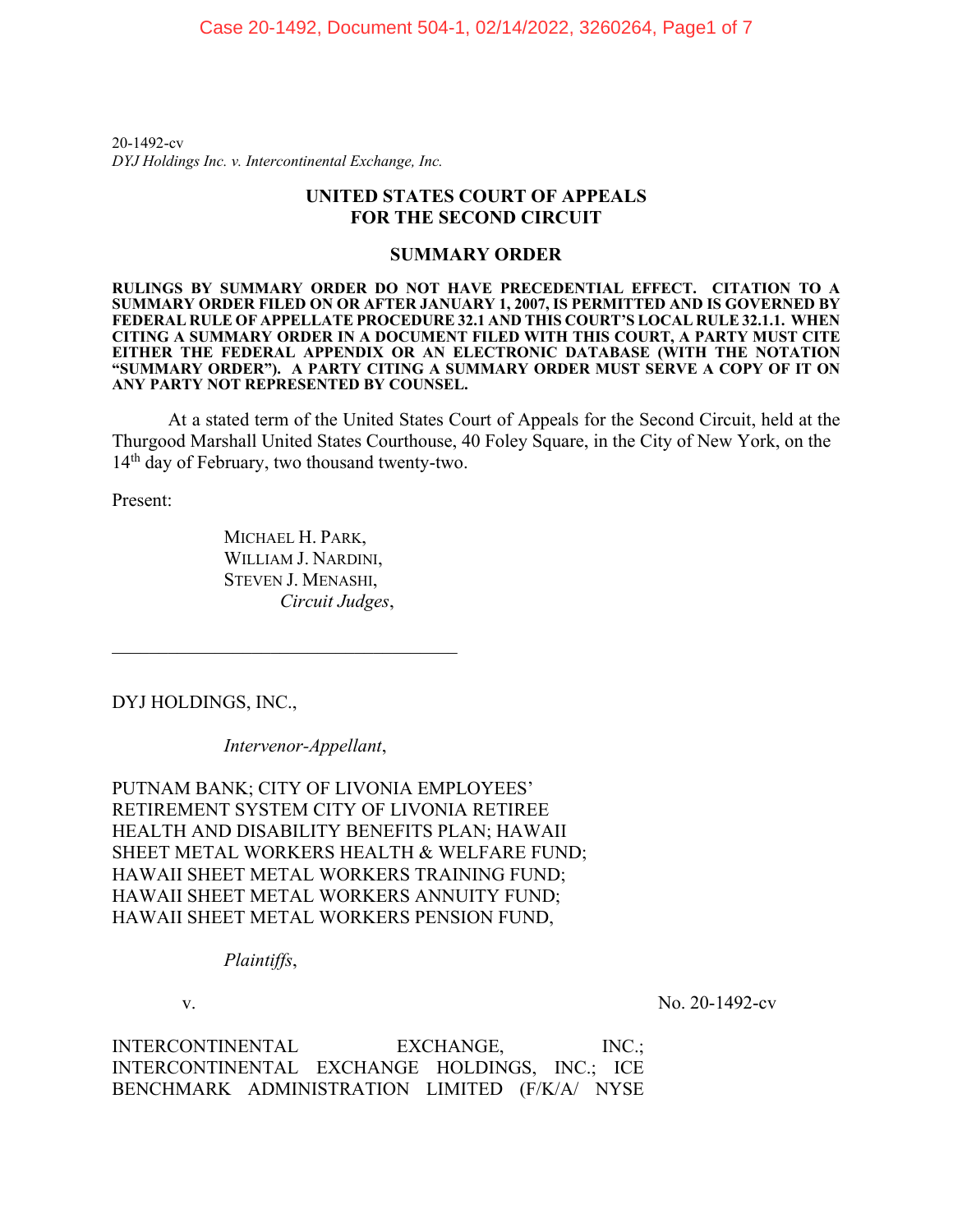EURONEXT RATE ADMINISTRATION LIMITED); ICE DATA SERVICES, INC.; ICE PRICING AND REFERENCE DATA LLC; BANK OF AMERICA CORPORATION; BANK OF AMERICA N.A.; MERILL LYNCH, PIERCE, FENNER & SMITH INC.; CITIGROUP INC.; CITIBANK, N.A.; CITIGROUP GLOBAL MARKETS INC.; JPMORGAN CHASE & CO.; JPMORGAN CHASE BANK, N.A.; J.P. MORGAN SECURITIES LLC; BARCLAYS PLC; BARCLAYS BANK PLC; BARCLAYS CAPITAL INC.; BNP PARIBAS S.A.; BNP PARIBAS SECURITIES CORP.; CREDIT AGRICOLE S.A.; CREDIT AGRICOLE CORPORATE AND INVESTMENT BANK; CREDIT AGRICOLE SECURITIES (USA) INC.; CREDIT SUISSE GROUP AG; CREDIT SUISSE AG; CREDIT SUISSE SECURITIES (USC) LLC; DEUTSCHE BANK AG; DEUTSCHE BANK SECURITIES INC.; HSBC HOLDINGS PLC; HSBC BANK PLC; HSBC BANK USA, N.A.; HSBC SECURITIES (USA) INC.; LLOYDS BANK PLC; LLOYDS SECURITIES INC.; MUFG BANK, LTD. (F/K/A/ THE BANK OF TOKYO-MITSUBISHI UFJ LTD.); MITSUBISHI UFJ FINANCIAL GROUP INC.; MUFG SECURITIES AMERICAS INC.; THE NORINCHUKIN BANK; COÖPERATIEVE RABOBANK U.A.; ROYAL BANK OF CANADA; RBC CAPITAL MARKETS, LLC; THE ROYAL BANK OF SCOTLAND GROUP PLC; NATWEST MARKETS PLC; NATIONAL WESTMINSTER BANK PLC; NATWEST MARKET SECURITIES INC.; SOCIÉTÉ GÉNÉRALE S.A.; SG AMERICAS SECURITIES, LLC; SUMITOMO MITSUI BANKING CORPORATION; SUMITOMO MITSUI FINANCIAL GROUP INC.; SUMITOMO MITSUI BANKING CORPORATION EUROPE LTD.; SMBC CAPITAL MARKETS, INC.; UBS GROUP AG; UBS AG; UBS SECURITIES LLC,

*Defendants-Appellees*. [\\*](#page-1-0)

\_\_\_\_\_\_\_\_\_\_\_\_\_\_\_\_\_\_\_\_\_\_\_\_\_\_\_\_\_\_\_\_\_\_\_\_\_\_\_

For Intervenor-Appellant DYJ Holdings, LLC:

RYAN W. MARTH (Thomas J. Undlin, Stacey P. Slaughter, Robins Kaplan LLP, Minneapolis, MN, Vincent Briganti, Geoffrey M. Horn, Christian Levis, Peter A. Barile III, Lowey Dannenberg, P.C., White Plains, NY, Amanda F. Lawrence, Scott+Scott Attorneys at Law LLP, Colchester, CT, Steven M. Berezney, Korein Tillery, LLC, St.

<span id="page-1-0"></span><sup>\*</sup> The Clerk of Court is directed to amend the caption as set forth above.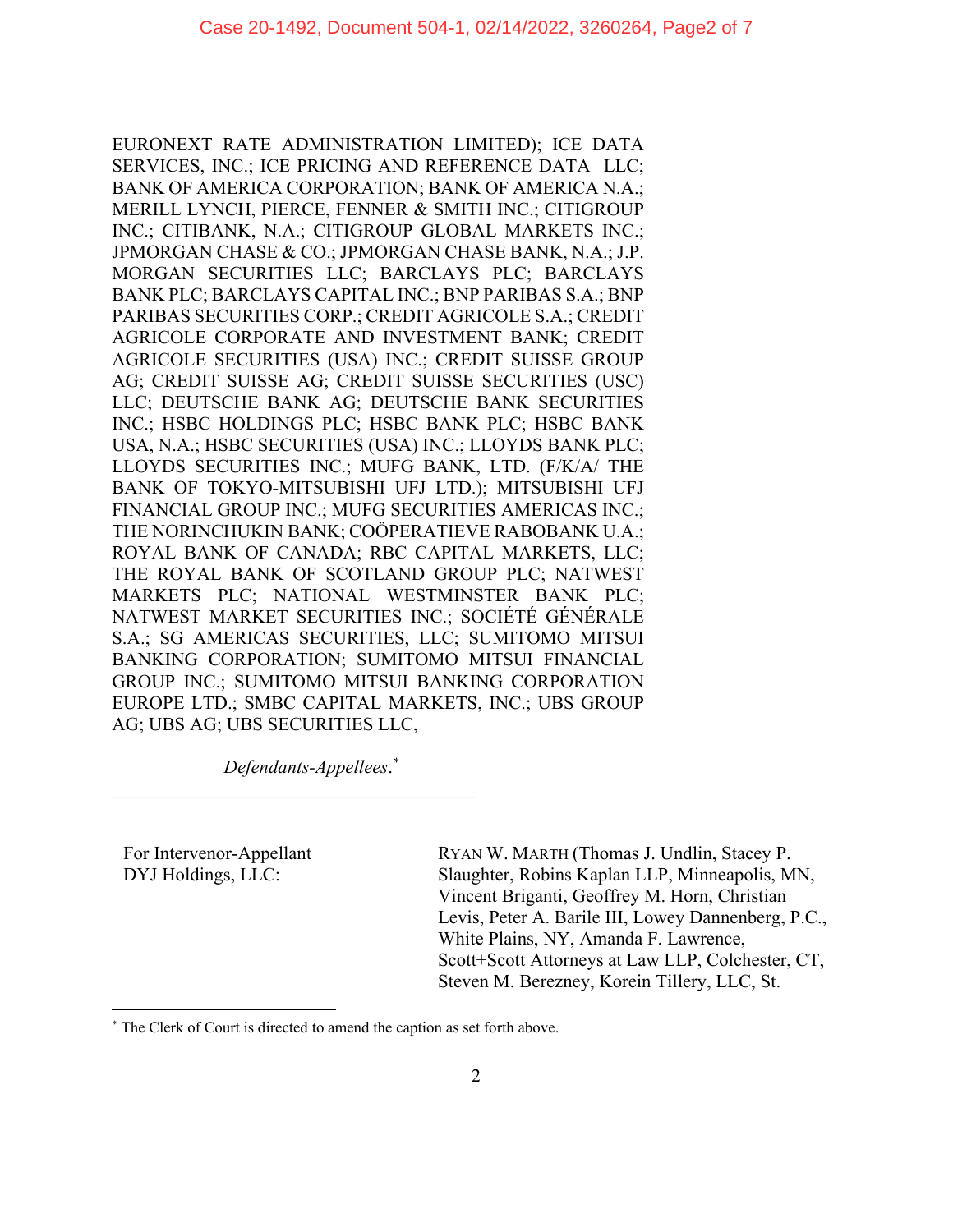For Defendants-Appellees The Royal Bank of Scotland Group PLC (n/k/a NatWest Group PLC), NatWest Markets PLC, National Westminster Bank PLC, and NatWest Markets Securities Inc.:

For Defendants-Appellees Intercontinental Exchange, Inc., Intercontinental Exchange Holdings, Inc., ICE Benchmark Administration Limited, ICE Data Services, Inc., ICE Data Pricing & Reference Data, LLC:

For Defendants-Appellees Credit Suisse Group AG, Credit Suisse Securities (USA) LLC, and Credit Suisse AG:

For Defendants-Appellees Crédit Agricole S.A., Crédit Agricole Corporate and Investment Bank, and Credit Agricole Securities (USA) Inc.:

For Defendants-Appellees Bank of America Corporation, Bank of America, N.A., and Merrill, Lynch, Pierce, Fenner & Smith Inc.:

For Defendants-Appellees Citigroup Inc., Citibank, N.A., and Citigroup Global Markets Inc.:

For Defendants-Appellees Barclays PLC, Barclays Bank PLC, and Barclays Capital Inc.:

For Defendants-Appellees JPMorgan Chase & Co., JPMorgan Chase Bank, N.A., and J.P. Morgan Securities LLC Louis, MO, *on the brief*), Robins Kaplan LLP, Minneapolis, MN

DAVID SAPIER LESSER (Jamie Dycus, *on the brief*), Wilmer Cutler Pickering Hale and Dorr LLP, New York, NY

ADAM S. HAKKI (Jerome S. Fortinsky, Shearman & Sterling LLP, New York NY, John F. Cove, Jr., San Francisco, CA, Brian Hauser, Washington, DC, *on the brief*), Shearman & Sterling LLC, New York, NY

Joel Kurtzberg, Elai Katz, Herbert S. Washer, Adam S. Mintz, Cahill Gordon & Reindell LLP, New York, NY

Joseph E. Neuhaus, Sullivan & Cromwell LLP, New York, NY

Arthur J. Burke, Paul S. Mishkin, Adam G. Mehes, Davis Polk & Wardwell LLP, New York, NY

Lev L. Dassin, Roger A. Cooper, Cleary Gottleib Steen & Hamilton LLP, New York, NY

Jeffrey T. Scott, Matthew Porpora, Sullivan & Cromwell LLP, New York, NY

Paul C. Gluckow, Alan C. Turner, Simpson Thacher & Bartlett LLP, New York, NY, Abram Ellis, Washington, DC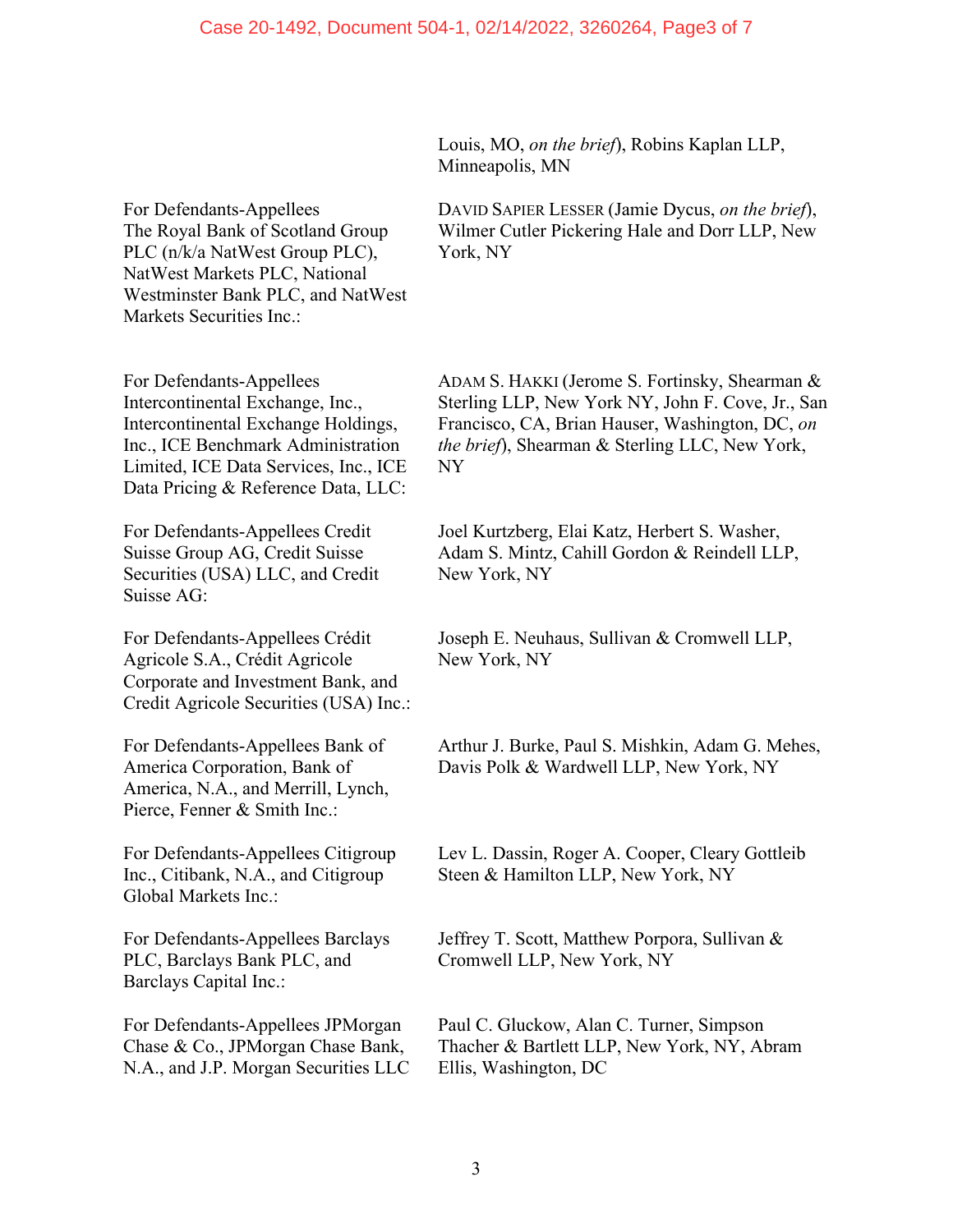For Defendants-Appellees Deutsch Bank AG and Deutsche Bank Securities Inc.:

For Defendants-Appellees Lloyds Bank plc and Lloyds Securities Inc.:

For Defendants-Appellees HSBC Holdings plc, HSBC Bank PLC, HSBC Bank USA, N.A., and HSBC Securities (USA) Inc.:

For Defendants-Appellees MUFG Bank, Ltd., MUFG Securities Americas Inc., and Mitsubishi UFJ Financial Group, Inc.:

For Defendant-Appellee The Norinchukin Bank:

For Defendants-Appellees Société Générale and SG Americas Securities, LLC:

For Defendant-Appellee Coöperatieve Rabobank U.A.:

For Defendants-Appellees UBS Group AG, UBS AG, and UBS Securities LLC:

For Defendants-Appellees Royal Bank of Canada and RBC Capital Markets, LLC:

For Defendants-Appellees Sumitomo Mitsui Banking Corporation, Sumitomo Mitsui Financial Group, Inc., SMBC Capital Markets, Inc., and Sumitomo Mitsui Banking Corporation Europe Ltd.:

Brad S. Karp, Jessica S. Carey, Hallie S. Goldblatt, Paul, Weiss, Rifkind, Wharton & Garrison LLP, New York, NY

Marc J. Gottridge, Lisa J. Fried, Benjamin A. Fleming, Hogan Lovells US LLP, New York, NY

Damien Marshall, King & Spalding LLP, New York NY, Paul Alessio Mezzina, Joshua N. Mitchell, Washington, DC

Christopher M. Viapiano, Sullivan & Cromwell LLP, Washington, DC

Andrew W. Stern, Tom A. Paskowitz, Sidley Austin LLP, New York, NY

Steven Wolowitz, Andrew Calica, Mayer Brown LLP, New York, NY

David R. Gelfand, Tawfiq S. Rangwala, Milbank LLP, New York, NY, Mark D. Villaverde, Los Angeles, CA

Eric J. Stock, Jefferson E. Bell, Gibson, Dunn & Crucher LLP, New York, NY

Richard D. Owens, Douglas K. Yatter, Lilia B. Vazova, Latham & Watkins LLP, New York, NY

Kenneth I. Schacter, Morgan, Lewis & Bockius LLP, New York, NY, Jon r. Roellke, Washington, DC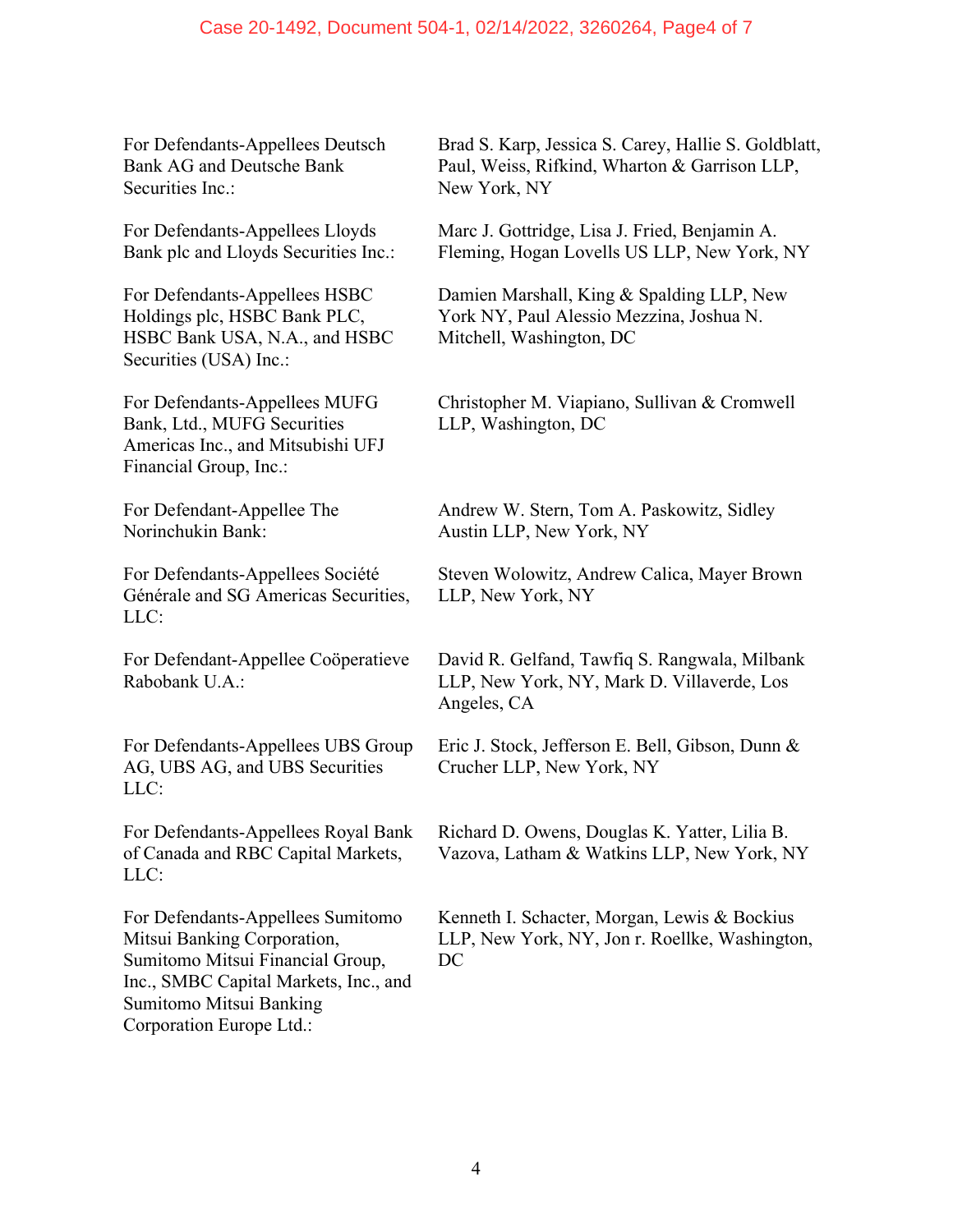Appeal from a judgment of the United States District Court for the Southern District of New York (George B. Daniels, *J.*).

## **UPON DUE CONSIDERATION, IT IS HEREBY ORDERED, ADJUDGED, AND DECREED** that the appeal is **DISMISSED**.

DYJ Holdings, LLC ("DYJ") seeks to challenge a March 30, 2020 judgment entered in favor of Defendants<sup>[1](#page-4-0)</sup> in the United States District Court for the Southern District of New York (George B. Daniels, *J.*). Plaintiffs<sup>[2](#page-4-1)</sup> below initially appealed from the judgment, but later withdrew their appeals. We conclude that DYJ lacks standing to maintain the appeal of the district court's judgment and therefore dismiss the appeal for lack of jurisdiction.

Plaintiffs were investors in financial instruments tied to the US Dollar Intercontinental Exchange London Interbank Offered Rate ("ICE LIBOR"), an important financial benchmark. They sued Defendants, a group of banks (the "Panel Banks") and the administrator of ICE LIBOR, alleging that Defendants had conspired to fix the ICE LIBOR for their own financial benefit. Plaintiffs brought a single claim for price fixing in violation of the Sherman Antitrust Act, 15 U.S.C. § 1. Defendants moved to dismiss the complaint on several grounds, including the failure to state a claim under Fed. R. Civ. P. 12(b)(6) and lack of personal jurisdiction over certain foreign defendants under Fed. R. Civ. P. 12(b)(2). The district court granted the motion on March 26, 2020, and entered judgment four days later. Plaintiffs timely appealed.

Plaintiffs filed their joint opening brief in this Court on August 13, 2020. Three months later, one plaintiff, Putnam Bank, filed a stipulation withdrawing and dismissing its appeal. On December 1, 2020—two days before their reply brief was due—counsel for the remaining plaintiffs-appellees filed a motion to stay the appeal for 60 days. Counsel reported that they had

<span id="page-4-0"></span><sup>1</sup> Intercontinental Exchange, Inc.; Intercontinental Exchange Holdings, Inc.; ICE Benchmark Administration Limited (f/k/a/ NYSE Euronext Rate Administration Limited); ICE Data Services, Inc.; ICE Pricing and Reference Data LLC; Bank of America Corporation; Bank of America N.A.; Merill Lynch, Pierce, Fenner & Smith Inc.; Citigroup Inc.; Citibank, N.A.; Citigroup Global Markets Inc.; JPMorgan Chase & Co.; JPMorgan Chase Bank, N.A.; JPMorgan Securities LLC; Barclays PLC; Barclays Bank PLC; Barclays Capital Inc.; BNP Paribas S.A.; BNP Paribas Securities Corp.; Credit Agricole S.A.; Credit Agricole Corporate and Investment Bank; Credit Agricole Securities (USA) Inc.; Credit Suisse Group AG; Credit Suisse AG; Credit Suisse Securities (USC) LLC; Deutsche Bank AG; Deutsche Bank Securities Inc.; HSBC Holdings PLC; HSBC Bank PLC; HSBC Bank USA, N.A.; HSBC Securities (USA) Inc.; Lloyds Bank PLC; Lloyds Securities Inc.; MUFG Bank, Ltd. (f/k/a/ The Bank of Tokyo-Mitsubishi UFJ Ltd.); Mitsubishi UFJ Financial Group Inc.; MUFG Securities Americas Inc.; The Norinchukin Bank; Coöperatieve Rabobank U.A.; Royal Bank of Canada; RBC Capital Markets, LLC; The Royal Bank of Scotland Group PLC; NatWest Markets PLC; National Westminster Bank PLC; NatWest Market Securities Inc.; Société Générale S.A.; SG Americas Securities, LLC; Sumitomo Mitsui Banking Corporation; Sumitomo Mitsui Financial Group Inc.; Sumitomo Mitsui Banking Corporation Europe Ltd.; SMBC Capital Markets, Inc.; UBS Group AG; UBS AG; UBS Securities LLC.

<span id="page-4-1"></span><sup>&</sup>lt;sup>2</sup> Putnam Bank; City of Livonia Employees' Retirement System and City of Livonia Retiree Health and Disability Benefits Plan (together "Livonia"); and Hawaii Sheet Metal Workers Health & Welfare Fund, Hawaii Sheet Metal Workers Training Fund, Hawaii Sheet Metal Workers Annuity Fund, and Hawaii Sheet Metal Workers Pension Fund (together, "Hawaii Sheet Metal").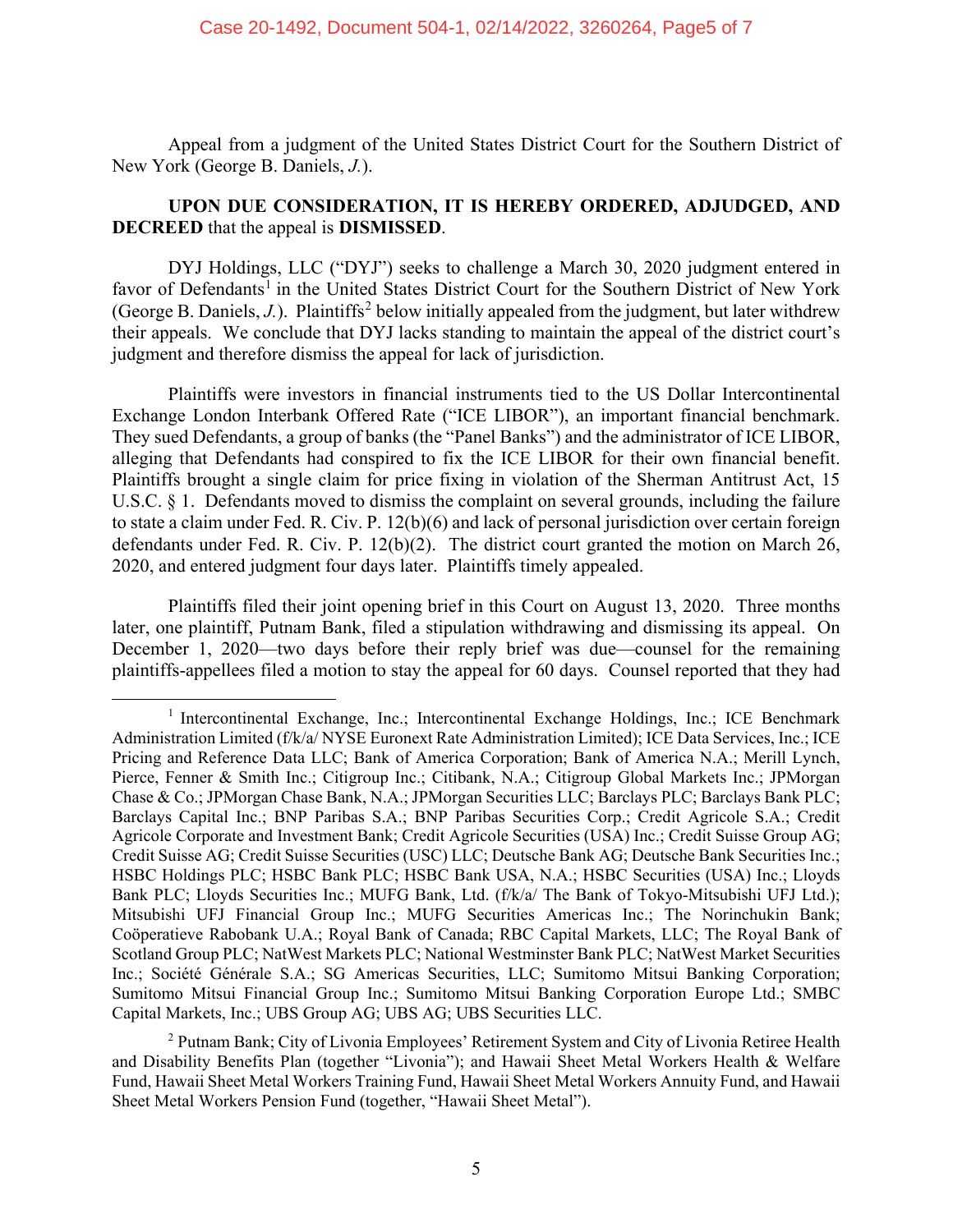"learned that the remaining Proposed Class Representatives wish[ed] to withdraw from this case," and sought a stay "to allow the substitution of the current Named Plaintiffs and Proposed Class Representatives." Appellants Mot. For Stay, ECF No. 263 at 1. On December 3, 2020, Plaintiffs' counsel filed an emergency motion to extend time to file their reply brief for the same reason. Defendants opposed both motions. On December 7, 2020, we granted the motion to extend time to file the brief but denied the motion to stay the appeal. Hawaii Sheet Metal and the City of Livonia filed their reply brief on December 15, 2020.

On December 28, 2020, DYJ, represented by the same counsel as Plaintiffs, moved to intervene in this Court "for the purpose of serving as named plaintiff and class representative." DYJ Mot. to Intervene, ECF No. 292 at 1. DYJ did not include an affidavit or proposed complaint with its motion. Rather, it asserted only that it was "the assignee of the claims of a member of the proposed class." *Id*. at 2. Defendants opposed the motion, arguing, among other things, that DYJ's vague statements about the assignment of claims did not provide a basis to assess whether it had "a direct, substantial, and legally protectable" interest in the appeal. Defs. Opp'n to Motion to Intervene, ECF No. 340 at 6 (internal quotation marks omitted). Defendants also moved to dismiss the appeal, arguing that Plaintiffs' decision to abandon the appeal left this Court without jurisdiction. In reply, DYJ filed an affidavit by Jason Presinzano—founder, CEO, and sole owner of DYJ. Presinzano stated that he "held in [his] personal investment portfolio, full economic interest in USD ICE LIBOR Financial Instruments, as that term is defined in the Consolidated Amended Complaint." Presinzano Aff., ECF No. 358-1 at 2. He stated that he "believe[d] that [he] personally suffered financial injury and damages as a result of the suppression of USD ICE LIBOR" and "assigned to DYJ all of [his] rights to bring antitrust and related claims concerning USD ICE LIBOR-related instruments." *Id.* at 1–2. A motions panel of this Court granted DYJ's motion to intervene and denied Defendants' motion to dismiss on April 6, 2021. Hawaii Sheet Metal and City of Livonia filed a stipulation withdrawing their appeal on April 27, 2021, and this Court so-ordered the withdrawal the following day. Defendants and DYJ filed supplemental briefs addressing the import of DYJ's intervention.

DYJ's status as an intervenor in this appeal does not excuse it from meeting the requirements for standing under Article III. *See Tachiona v. United States*, 386 F.3d 205, 211 (2d Cir. 2004) (noting that the "grant of a motion to intervene for purposes of appeal does not, by itself, confer standing on the intervenor to appeal 'in the absence of the party on whose side intervention was permitted'" (quoting *Diamond v. Charles*, 476 U.S. 54, 68 (1986))). We conclude that DYJ lacks standing to appeal the district court's judgment because it was neither a party in the district court proceedings nor is it bound by the district court's judgment. Generally, "only parties to a lawsuit, or those that properly become parties, may appeal an adverse judgment." *Marino v. Ortiz*, 484 U.S. 301, 304 (1988); *Tachiona*, 386 F.3d at 211 ("[A] party not bound by a judgment will, in the usual case, have difficulty showing that it meets the Article III standing requirement."). Although DYJ was not a party below, it asserts that it can sustain this appeal because it is the assignee of the claims of a prospective member of an uncertified class. Consistent with the principle that "a nonparty may appeal if it has an interest affected by the judgment," *Off. Comm. of Unsecured Creditors of WorldCom, Inc. v. S.E.C.*, 467 F.3d 73, 78 (2d Cir. 2006) (alteration adopted) (internal quotation marks omitted), the Supreme Court has permitted prospective class members to intervene to appeal from the denial of class certification when the named plaintiffs will not, *see United Airlines, Inc. v. McDonald*, 432 U.S. 385, 394–95 (1977); *see also In re*